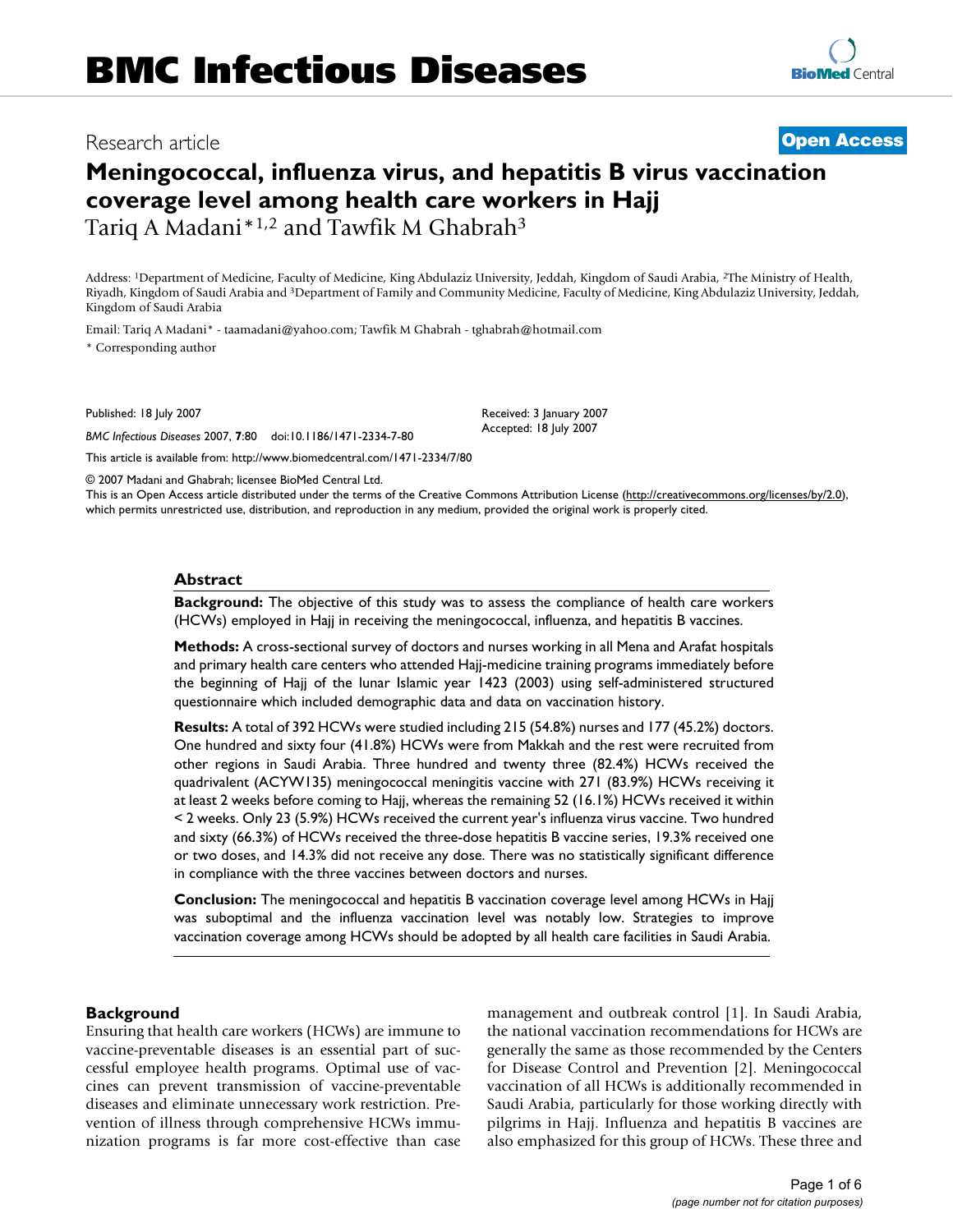other required vaccines are made available free of charge for all HCWs in all health care facilities in Saudi Arabia. The objective of this study was to assess the compliance of HCWs employed in Hajj in receiving the meningococcal, influenza, and hepatitis B vaccines that are particularly recommended for Hajj by the Ministry of Health.

# **Methods**

# *Hajj*

Hajj is the fifth of the five pillars of Islam. Any healthy Muslim adult is required to perform Hajj once in his/her life if he/she is financially and physically capable. The Hajj begins on the 8th day of Dhul-Hijjah, the 12th month of the lunar Islamic year, and ends on the 13th day of the same month. Hajj has to be performed in three main locations in Makkah, namely, the sacred Kaaba (in the holy city of Makkah), and Mena and Arafat, which are approximately 5 and 18 Kilometers far from Makkah, respectively. Approximately, 2–3 million pilgrims perform Hajj every year; one third of whom come from within Saudi Arabia and two thirds come from other countries. Most pilgrims stay in fire-resistant air-conditioned camping tents in Mena during the entire Hajj period. Financially deprived pilgrims who cannot afford to pay for the cost of staying in camps usually stay outdoor. Free medical care services are provided to pilgrims by the Saudi Ministry of Health.

# *Study design and population*

A cross-sectional survey was conducted in Mena and Arafat during the Hajj season of the Islamic year 1423 corresponding to 2003 Gregorian. HCWs included in the study were all doctors and nurses working in Mena and Arafat hospitals and primary health care centers who attended Hajj-medicine training programs immediately before the beginning of Hajj. Many of the HCWs were recruited from various regions in Saudi Arabia to supplement the local HCWs working in Makkah to cover the extensive medical services provided to pilgrims in Hajj.

# *Data collection*

The Saudi Ministry of Health approved the study. Data were collected using a structured questionnaire which included demographic data and data on vaccination history. The questionnaire was anonymously self-administered by HCWs with supervision from the research team members.

# *Data analysis*

Data entry and statistical analysis were performed using computer and the Statistical Package for Social Science (SPSS) program. Descriptive statistics, cross tabulations, and Chi-square test were performed as appropriate. Multiple logistic regression analysis was performed to identify predictors of compliance to vaccination after controlling for possible confounding factors. Statistical significance was set at  $< 0.05$ .

# **Results**

A total of 392 HCWs attended the Hajj-medicine training programs. All HCWs agreed to participate in the study with 100% response rate. Two hundred and fifteen (54.8%) HCWs were nurses and 177 (45.2%) HCWs were doctors. Three hundred and fifteen (80.4%) HCWs worked in hospitals, whereas 77 (19.6%) HCWs worked in primary health care centers during this Hajj season. Of the 392 HCWs, 164 (41.8%) HCWs were from Makkah, 85 (21.8%), from Riyadh, 53 (13.6%), from the Eastern Region, 28 (7.3%), from Asir, 21 (5.3%), from Al-Qassim, 13 (3.4%), from Najran, 8 (1.9%), each from Al-Baha and Jizan, and 4 (1.0%), each from Al-Jouf, Hail, and Northern Region.

Table 1 shows the socio-demographic characteristics of HCWs included in the study. Of the 392 HCWs, 323 (82.4%) HCWs received the quadrivalent (ACYW135) meningococcal vaccine recommended by the Ministry of Health. There was no statistically significant difference in compliance with this vaccine between doctors and nurses (78.9% versus 85.4%, respectively,  $p = 0.172$ ). Of the 323 (82.4%) HCWs who received the meningococcal vaccine, 271 (83.9%) HCWs received it at least 2 weeks and not more than 3 years before coming to Hajj as recommended by the Ministry of Health, whereas the remaining 52 (16.1%) HCWs received it within less than 2 weeks.

Only 23 (5.9%) HCWs received the current year's influenza virus vaccine. There was no statistically significant difference in compliance with this vaccine between doctors and nurses (5.6 % versus 7.4 %, respectively,  $p =$ 0.573).

Of the 392 HCWs, 260 (66.3%) HCWs completed the three-dose series of the hepatitis B vaccine, 48 (12.2%) HCWs received 2 doses, 28 (7.1%) HCWs received one dose, and 56 (14.3 %) HCWs did not receive any dose of the vaccine. There was no statistically significant difference in compliance with hepatitis B vaccination between doctors and nurses (Table 2). Of the 260 HCWs who completed the hepatitis B vaccination series, 134 (51.5%) HCWs had post-vaccination tests to confirm development of immunity.

Table 3 shows a bivariate analysis of the compliance of 392 health care workers for receiving the quadrivalent meningococcal meningitis, influenza, and hepatitis B vaccines according to their gender, age group, nationality, years of experience, degree, position, and original place of work. This analysis showed no statistically significant difference in compliance with the receipt of the vaccines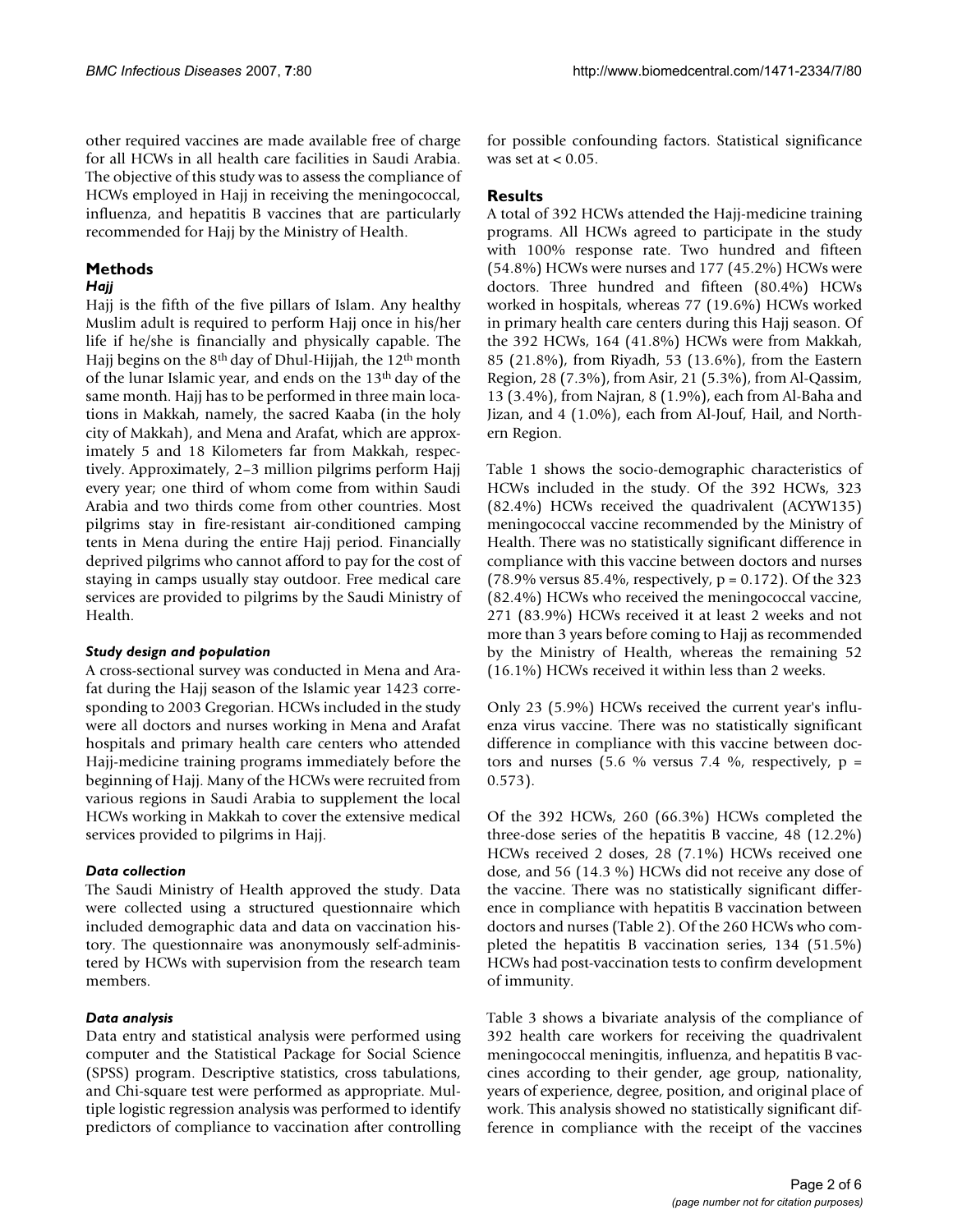| Characteristic                          | Number   | Percent      |  |  |
|-----------------------------------------|----------|--------------|--|--|
| Sex:                                    |          |              |  |  |
| Doctors:                                |          |              |  |  |
| Male                                    | 142      | 80.2         |  |  |
| Female                                  | 35       | 19.8         |  |  |
| Nurses:                                 |          |              |  |  |
| Male                                    | 49       | 22.8         |  |  |
| Female<br>Age group (year)              | 166      | 77.2         |  |  |
| Doctors                                 |          |              |  |  |
| $20 - 30$                               | 7        | 4.0          |  |  |
| $31 - 40$                               | 71       | 40.1         |  |  |
| $41 - 50$                               | 79       | 44.6         |  |  |
| $51 - 60$                               | 20       | 11.3         |  |  |
| <b>Nurses</b>                           |          |              |  |  |
| $20 - 30$                               | 100      | 46.5         |  |  |
| $31 - 40$                               | 69       | 32.1         |  |  |
| $41 - 50$                               | 33       | 15.3         |  |  |
| $51 - 60$                               | 3        | 6.1          |  |  |
| Nationality:<br>Doctors:                |          |              |  |  |
| Saudi                                   | 46       | 26.0         |  |  |
| Non-Saudi                               | 3        | 74.0         |  |  |
| Nurses:                                 |          |              |  |  |
| Saudi                                   | 62       | 28.8         |  |  |
| Non-Saudi                               | 153      | 71.2         |  |  |
| Years of experience                     |          |              |  |  |
| Doctors                                 |          |              |  |  |
| $I-I$ 0                                 | 68       | 38.4         |  |  |
| $11 - 20$                               | 85       | 48.0         |  |  |
| 21 or more                              | 24       | 13.6         |  |  |
| <b>Nurses</b>                           |          |              |  |  |
| $I-I$ 0                                 | 115      | 53.5         |  |  |
| $11 - 20$<br>21 or more                 | 78<br>22 | 36.3<br>10.2 |  |  |
| Degree:                                 |          |              |  |  |
| Doctors:                                |          |              |  |  |
| Bachelor                                | 52       | 29.4         |  |  |
| Master/Diploma                          | 72       | 40.7         |  |  |
| Doctorate/Board                         | 53       | 29.9         |  |  |
| Nurses:                                 |          |              |  |  |
| Diploma                                 | 137      | 63.7         |  |  |
| Bachelor                                | 78       | 36.3         |  |  |
| Position                                |          |              |  |  |
| Doctors:<br><b>General Practitioner</b> | 30       | 16.9         |  |  |
| Resident                                | 57       | 32.2         |  |  |
| Specialist                              | 69       | 39.0         |  |  |
| Consultant                              | 21       | 11.9         |  |  |
| Nurses                                  |          |              |  |  |
| Staff nurse                             | 192      | 89.3         |  |  |
| Head nurse                              | 23       | 10.7         |  |  |
| Original work place                     |          |              |  |  |
| Makkah                                  | 164      | 41.8         |  |  |
| Riyadh                                  | 85       | 21.8         |  |  |
| North region                            | 4        | 0.1          |  |  |
| Eastern region                          | 53       | 13.6         |  |  |
| Jazan<br>Asir                           | 8<br>28  | 1.9<br>7.3   |  |  |
| Najran                                  | 13       | 3.4          |  |  |
| Baha                                    | 8        | 1.9          |  |  |
| Qaseem                                  | 21       | 5.3          |  |  |
| Aljouf                                  | 4        | 1.0          |  |  |
| Hail                                    | 4        | 1.0          |  |  |
|                                         |          |              |  |  |

**Table 1: Socio-demographic characteristics of 177 doctors and 215 nurses included in the study**

**Table 2: Compliance of 392 health care workers (177 doctors and 215 nurses) with the hepatitis B virus vaccination**

| Number of doses | Overall % | % of doctors | % of nurses |
|-----------------|-----------|--------------|-------------|
| None            | 14.3      | 14.4         | 14. I       |
| I dose          | 7. L      | 7.2          | 6.8         |
| 2 doses         | 12.2      | 16.2         | 9.2         |
| 3 or more doses | 66.3      | 62.3         | 69.9        |

 $X^2$ <sub>df = 6</sub> = 11.25, p-value = 0.081.

among the various groups with two exceptions; the compliance of non-Saudi HCWs for the receipt of the meningitis vaccine was significantly higher than that of the Saudi mates (84.2% versus 77.8%,  $p = 0.027$ ), and the compliance of HCWs with lower degrees (diploma and bachelor) was significantly higher than that of HCWs with higher degrees ( $p = 0.011$ ). Multivariate logistic regression analysis confirmed that non-Saudi nationality was an independent predictor of a better compliance with the meningitis vaccine (odds ratio = 3.28, 95% confidence interval =  $1.17 - 9.21$ ,  $p = 0.024$ ). However, lower degrees were not independent predictors of a better compliance with this vaccine ( $p = 0.797$ ).

#### **Discussion**

Until year 2000, bivalent (AC) meningococcal vaccination was recommended for all people coming to the Hajj areas from inside or outside Saudi Arabia. Since 2000, *Neisseria meningitides* W135 caused outbreaks among pilgrims for the first time in history [3]. As a result, since year 2000, the quadrivalent (ACWY135) meningococcal vaccination has been recommended by the Ministry of Health for all people coming for Hajj with revaccination every 3 years if the unconjugated polysaccharide vaccine was used. The quadrivalent meningococcal polysaccharide vaccine has been made available free of charge in all health care facilities for all HCWs as well as for other people within Saudi Arabia intending to perform Hajj. This study showed that compliance of HCWs with this vaccine was suboptimal (82.4%) with almost one fifth of HCWs being unvaccinated. Non-Saudi HCWs were significantly more compliant with this vaccine than Saudi HCWs. Further studies are needed to determine the reasons for the lower compliance among the Saudi HCWs. Possible explanations for this difference include better awareness of the importance of this vaccine among the non-Saudis and false sense of security and perceived low likelihood of contracting meningococcal meningitis among Saudi HCWs. Gender, age, years of experience, qualification degree, position, and original place of work were not significant predictors of compliance to the meningococcal vaccine.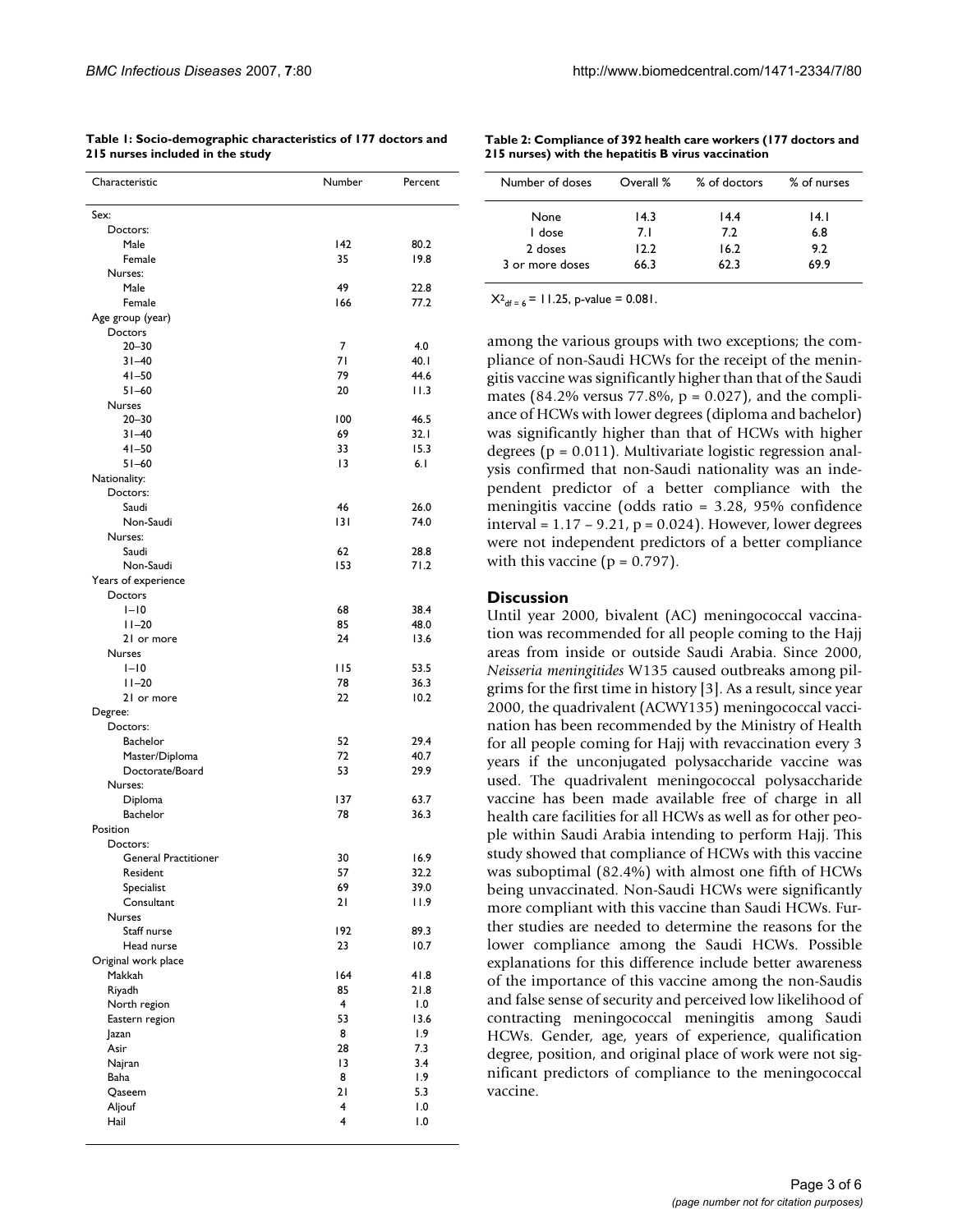| Table 3: Bivariate analysis of the compliance of 392 health care workers (HCWs) for receiving the ACYW135 meningococcal              |
|--------------------------------------------------------------------------------------------------------------------------------------|
| meningitis, influenza, and at least one dose of the hepatitis B vaccines according to their gender, age group, nationality, years of |
| experience, degree, position, and original place of work.                                                                            |

|                                | Number of<br><b>HCWs</b> | HCWs who received the<br>meningococcal vaccine (%) | P     | HCWs who received the<br>influenza vaccine (%) | P     | HCWs who received at<br>least one dose of the<br>hepatitis B vaccine (%) | P     |
|--------------------------------|--------------------------|----------------------------------------------------|-------|------------------------------------------------|-------|--------------------------------------------------------------------------|-------|
| Total number of<br><b>HCWs</b> | 392                      | 323 (82.4)                                         |       | 23(5.9)                                        |       | 336 (85.7)                                                               |       |
| Sex                            |                          |                                                    |       |                                                | 0.319 |                                                                          |       |
| Male                           | 191<br>201               | 150 (78.5)                                         | 0.327 | 9(4.7)                                         |       | 157(82.2)                                                                | 0.567 |
| Female                         |                          | 173(86.1)                                          |       | 14(7.0)                                        |       | 179 (89.1)                                                               |       |
| Age group<br>(year)            |                          |                                                    |       |                                                |       |                                                                          |       |
| $20 - 30$                      | 107                      | 92 (86.0)                                          | 0.972 | 5(4.7)                                         | 0.683 | 95 (88.8)                                                                | 0.156 |
| $31 - 40$                      | 140                      | 113(80.7)                                          |       | 8(5.7)                                         |       | 125 (89.3)                                                               |       |
| $41 - 50$                      | 112                      | 93 (83.0)                                          |       | 6(5.4)                                         |       | 88 (78.6)                                                                |       |
| $51 - 60$                      | 33                       | 25 (75.8)                                          |       | 4(12.1)                                        |       | 28 (84.8)                                                                |       |
| Nationality                    |                          |                                                    |       |                                                |       |                                                                          |       |
| Saudi                          | 108                      | 84 (77.8)                                          | 0.027 | 7(6.5)                                         | 0.680 | 90 (83.3)                                                                | 0.104 |
| Non-Saudi                      | 284                      | 239 (84.2)                                         |       | 16(5.6)                                        |       | 246 (86.6)                                                               |       |
| Experience in                  |                          |                                                    |       |                                                |       |                                                                          |       |
| year                           |                          |                                                    |       |                                                |       |                                                                          |       |
| $I-I0$                         | 183                      | 154 (84.2)                                         | 0.903 | 8(4.4)                                         | 0.108 | 164(89.6)                                                                | 0.149 |
| $11 - 20$                      | 163                      | 133 (81.6)                                         |       | 14(8.6)                                        |       | 132 (81.0)                                                               |       |
| 21 or more                     | 46                       | 36 (78.3)                                          |       | 1(2.2)                                         |       | 40 (87.0)                                                                |       |
| Degree                         |                          |                                                    |       |                                                |       |                                                                          |       |
| Diploma                        | 137                      | 111(81.0)                                          | 0.011 | 8(5.8)                                         | 0.204 | 110(80.3)                                                                | 0.088 |
| Bachelor                       | 130                      | 116 (89.2)                                         |       | 8(6.2)                                         |       | 117 (90.0)                                                               |       |
| Master/high                    | 72                       | 60(83.3)                                           |       | 2(2.8)                                         |       | 60(83.3)                                                                 |       |
| diploma                        |                          |                                                    |       |                                                |       |                                                                          |       |
| Doctorate/                     | 53                       | 36 (67.9)                                          |       | 5(9.4)                                         |       | 49 (92.5)                                                                |       |
| Board                          |                          |                                                    |       |                                                |       |                                                                          |       |
| Position                       |                          |                                                    | 0.500 |                                                | 0.351 |                                                                          | 0.810 |
| Consultant                     | 21                       | 16(76.2)                                           |       | 3(14.3)                                        |       | 19 (90.5)                                                                |       |
| Specialist                     | 69                       | 54 (78.3)                                          |       | 3(4.3)                                         |       | 62 (89.9)                                                                |       |
| Resident                       | 57                       | 46 (80.7)                                          |       | (1.8)                                          |       | 46 (80.7)                                                                |       |
| General<br>practitioner        | 30                       | 23 (76.7)                                          |       | 2(6.7)                                         |       | 24(80.0)                                                                 |       |
| Head nurse                     | 23                       | 16(69.6)                                           |       | 2(8.7)                                         |       | 18(78.3)                                                                 |       |
| Nurse                          | 192                      |                                                    |       |                                                |       | 167 (87.0)                                                               |       |
| Original work                  |                          | 168 (87.5)                                         |       | 12(6.3)                                        |       |                                                                          |       |
| place                          |                          |                                                    |       |                                                |       |                                                                          |       |
| Makkah                         | 164                      | 136 (82.9)                                         | 0.574 | 12(7.3)                                        | 0.651 | 136 (82.9)                                                               | 0.643 |
| Riyadh                         | 85                       | 75 (88.2)                                          |       | 2(2.4)                                         |       | 73 (85.9)                                                                |       |
| North                          | 4                        | 2(50.0)                                            |       | 0                                              |       | 2(50.0)                                                                  |       |
| region                         |                          |                                                    |       |                                                |       |                                                                          |       |
| Eastern                        | 53                       | 45 (84.9)                                          |       | 4(7.5)                                         |       | 49 (92.5)                                                                |       |
| region                         |                          |                                                    |       |                                                |       |                                                                          |       |
| Jazan                          | 8                        | 6(75.0)                                            |       | 0                                              |       | 8(100.0)                                                                 |       |
| Asir                           | 28                       | 21(75.0)                                           |       | 1(3.6)                                         |       | 24 (85.7)                                                                |       |
| Najran                         | 13                       | 12(92.3)                                           |       | 2(15.4)                                        |       | 13(100.0)                                                                |       |
| Baha                           | 8                        | 8(100.0)                                           |       | 0                                              |       | 4(50.0)                                                                  |       |
| Qaseem                         | 21                       | 14(66.7)                                           |       | 2(9.5)                                         |       | 19 (90.5)                                                                |       |
| Aljouf                         | 4                        | 2(50.0)                                            |       | 0                                              |       | 4(100.0)                                                                 |       |
| Hail                           | 4                        | 2(50.0)                                            |       | 0                                              |       | 4(100.0)                                                                 |       |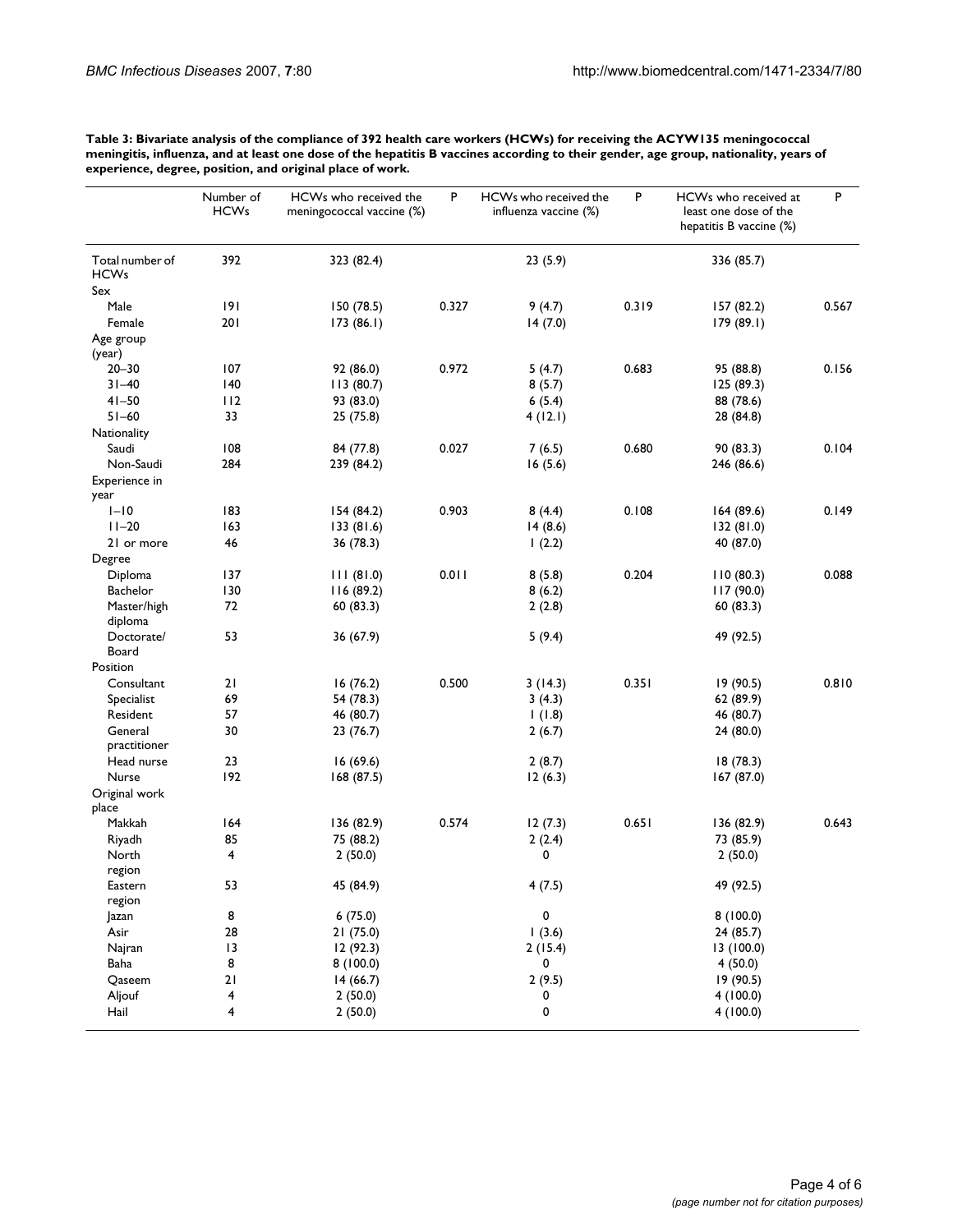During community influenza outbreaks, admitting patients infected with influenza to hospitals has led to nosocomial transmission of the disease, including transmission from staff to patients [4-6]. Transmission of influenza among medical staff causes absenteeism and considerable disruption of health care [7-10]. The Healthcare Infection Control Practices Advisory Committee (HICPAC) and the Advisory Committee on Immunization Practices (ACIP) in the United States recommend that all HCWs be vaccinated annually against influenza [11]. However, in spite of a long-standing recommendation for influenza vaccination of HCWs, and the availability of a safe and effective vaccine, influenza vaccination coverage levels among HCWs remain substantially low worldwide [11]. For instance, during 1989–2003, HCWs influenza vaccination coverage levels in the United States increased from 10% to 40%; however, coverage levels have remained relatively constant since 1997 [12]. Substantially lower vaccination rates have been reported among HCWs who have contact with certain populations at high risk in the United States [13-16]. Low influenza vaccination coverage rates have also been reported from Europe [17-20]. This vaccine is particularly recommended for HCWs working in Hajj because of the very high risk of acquiring influenza infection in such overcrowded situations. However, in this study, only 5.9% of HCWs received the current year's influenza virus vaccine. Gender, age, nationality, years of experience, qualification degree, position, and original place of work were not significant predictors of compliance to this vaccine. Reported barriers to HCWs receipt or acceptance of influenza vaccination include fear of vaccine side effects, insufficient time or inconvenience, perceived ineffectiveness of the vaccine, medical contraindication, perceived low likelihood of contracting influenza, reliance on treatment with homeopathic medications, avoidance of medications, and fear of needles [11].

Hepatitis B virus (HBV) infection is a major infectious hazard for HCWs [11,12]. In general, the seroprevalence of HBV among HCWs is twofold to fourfold higher than that of blood donor controls [23]. The risk for acquiring HBV infection from occupational exposures is dependent on the frequency of percutaneous and permucosal exposures to blood or body fluids containing blood [22]. The risk for transmission from a single needlestick varies according to hepatitis B e antigen status: 1% to 6% for e antigen-negative blood compared with 22% to 40% with e antigen-positive blood [23]. Not all cases of HBV transmission are explained by needlesticks, suggesting that other modes of spread may be possible [23]. HBV vaccination of all HCWs has been strongly recommended [2]. The HBV three-dose vaccine series is 88% effective [24,25]. From 1985 to 1994, the use of HBV vaccine and adherence to other preventive measures such as standard precautions lead to a 90% decline of HBV infection among HCWs in the United States [26,27]. Even though, HBV vaccination of all HCWs has been strongly recommended, the vaccination coverage level of HCWs remains suboptimal with many studies reporting rates between 40–86% [28-35]. A recent study from Saudi Arabia reported an overall compliance rate of 71.6% (932/1302) among HCWs [36]. In that study the compliance rate was 79.5% (492/619) among nurses, 78.3% (242/309) among technicians, and 52.9% (198/374) among physicians [36]. In the current study, the compliance rate was similar to earlier reports as only 66.3% of HCWs received the threedose vaccine series, 19.3% received one or two doses, and 14.3% did not receive any dose. Gender, age, nationality, years of experience, qualification degree, position, and original place of work were not significant predictors of compliance to this vaccine.

Several strategies for improving HCWs vaccination coverage have been recommended [11]. Successful HCWs vaccination programs are multifaceted and combine publicity and education to combat fears and misconceptions about vaccines, use of reminder recall systems, efforts to remove administrative and financial barriers, role modeling, and monitoring and feedback on vaccination coverage [11]. Educational programs should emphasize the benefits of HCWs vaccination for staff and patients [11]. Organized campaigns that promote and make vaccine accessible can improve vaccination rates among HCWs [11]. Vaccination of senior medical staff or opinion leaders has been associated with higher vaccination acceptance among staff members under their leadership [11]. Removing administrative barriers such as costs and providing vaccine in locations and at times easily accessible by HCWs can substantially improve vaccine acceptance[11]. Making vaccine readily accessible at congregate areas (e.g., clinics), during conferences, or by use of mobile carts has been demonstrated to improve vaccination coverage rates [11]. Monitoring vaccination coverage by facility area (e.g., ward or unit) or occupational group allows facilities to identify where vaccination levels are low and interventions that should be targeted. Obtaining declination statements from HCWs who refuse vaccination for reasons other than medical contraindications can assist facilities in identifying personnel who might require targeted education or other interventions to overcome barriers to vaccine acceptance. In addition, collection of such information will allow health-care facilities to determine what proportion of their staff are reached and offered vaccine [11].

# **Conclusion**

The meningococcal and hepatitis B vaccination coverage level among HCWs in Hajj was suboptimal and the influenza vaccination rate was notably low. Recommended